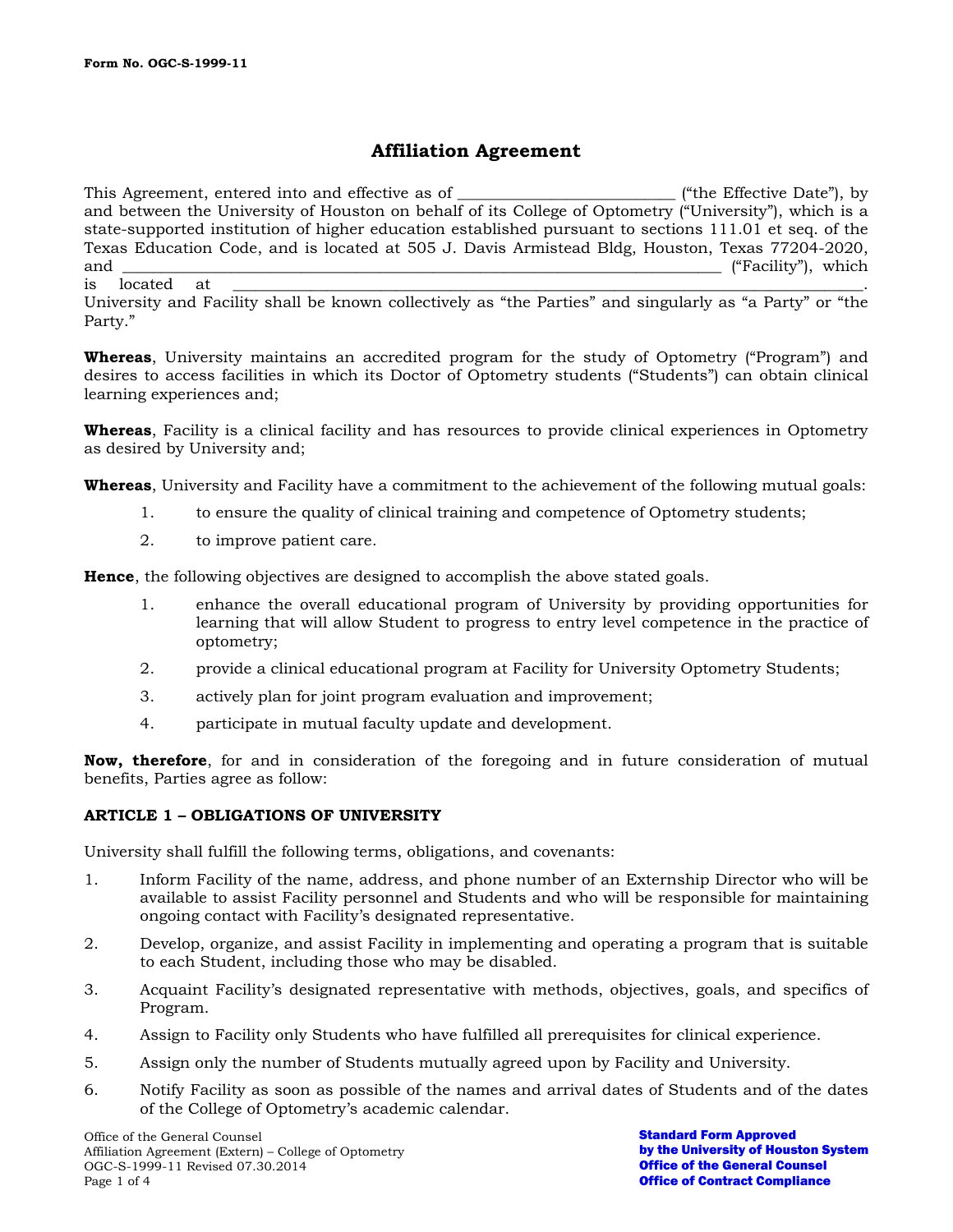#### **Form No. OGC-S-1999-11**

- 7. Ensure that Students who participate in Program provide proof of insurance coverage in minimum amounts that are acceptable to Facility.
- 8. Require Students to provide transportation, appropriate supplies, and uniforms, as applicable.
- 9. Inform Students about their obligation to adhere strictly to all applicable administrative policies, rules, standards, schedules, and practices of Facility.
- 10. Inform Students and Faculty members who are supervising Students about their obligation to maintain confidentiality of all Facility matters, proceedings and information, including, but not limited to patient records and information. This confidentiality provision shall survive termination of this Agreement.
- 11. Upon notice to University, inform Facility of any adverse circumstances to which Facility may be exposed because of the activities or health status, including the mental health status, of a Student.
- 12. Upon notice to University, notify Facility of any complaint, claim, investigation, or lawsuit involving a Student that is related to clinical experiences provided under this Agreement.
- 13. Notify Students about their obligation to comply with Facility policies and procedures, state law, and OSHA blood borne and tuberculosis pathogen regulations in the training, vaccination, testing, prevention, and post-exposure treatment of Students, where applicable in the performance of duties required by Program.
- 14. Accept full responsibility for the training, evaluation, qualifications, and competency level of each Student.

## **ARTICLE 2 – OBLIGATIONS OF FACILITY**

Facility shall fulfill the following terms, obligations, and covenants:

- 1. Provide qualified supervisory personnel for Student clinical experiences.
- 2. Provide Student with access to mutually agreed upon aspects of patient care and clinical records.
- 3. Provide University's designee with a performance appraisal for each Student in the form prescribed by University.
- 4. Report any unsatisfactory conduct or performance of a Student in a form prescribed by University.
- 5. Permit designated faculty members the right to counsel with and to observe Students at Facility.
- 6. Provide Student with patient care experiences during a time frame designated by the academic calendar of the University of Houston, which may be modified by mutual agreement by the College of Optometry and Facility.

#### **ARTICLE 3 – JOINT OBLIGATIONS OF PARTIES**

Parties mutually agree to fulfill the following terms, obligations, and covenants:

- 1. Neither University, Students, nor any University personnel, including faculty, shall be considered employees, agents, borrowed servants, partners, or joint venturers of Facility.
- 2. Nothing in this Agreement is to be construed as transferring financial responsibility from one Party to another.
- 3. Without limitation of any provision set forth in this Agreement, Parties expressly agree to abide by all applicable federal and/or state equal employment opportunity statutes, rules, and regulations.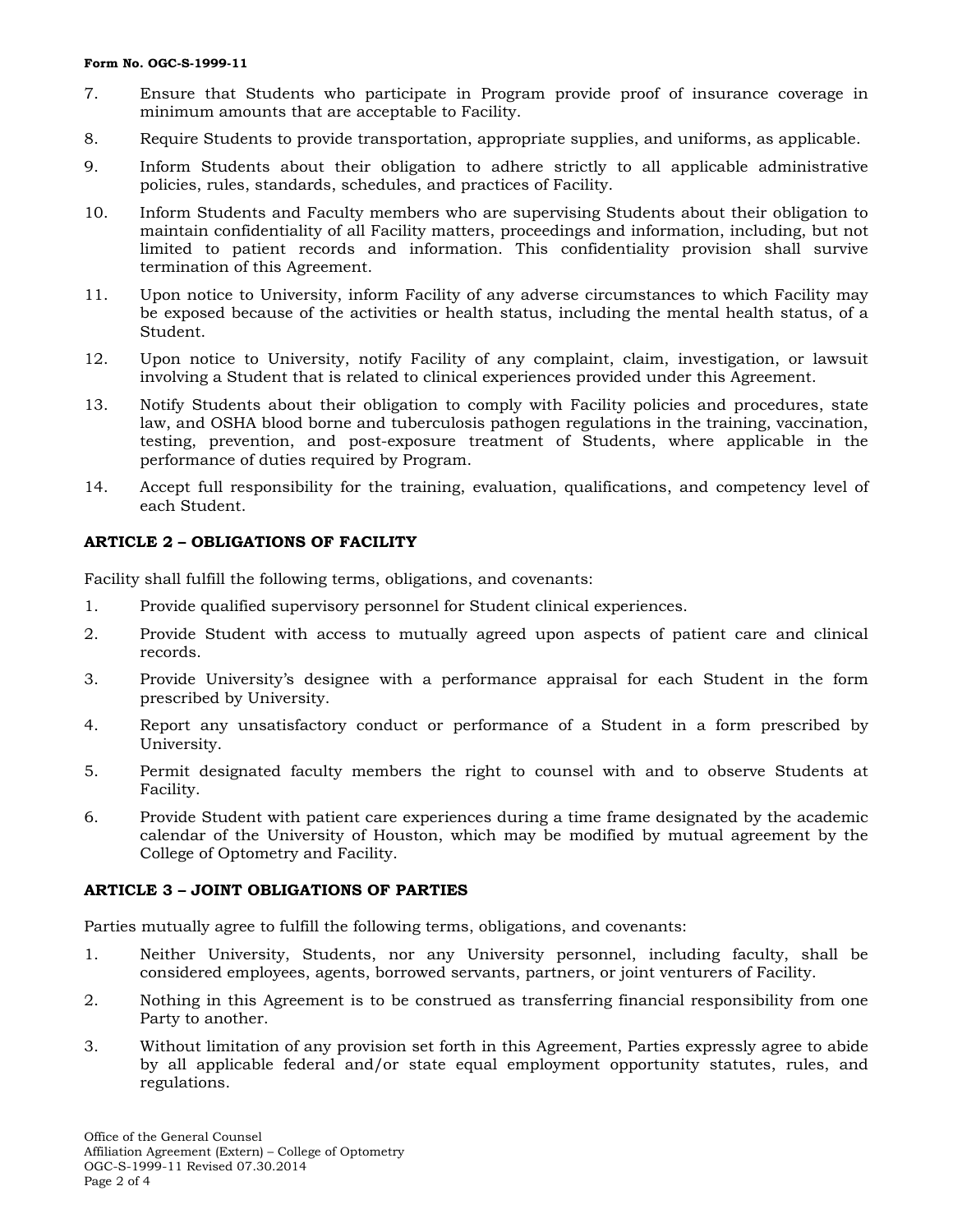#### **Form No. OGC-S-1999-11**

4. Facility shall have the right to refuse to allow Students who do not have requisite skills, attitude, previous training, or health status for proper provision of patient care to participate at Facility.

## **ARTICLE 4 – TERM AND TERMINATION**

- 1. This Agreement shall remain in effect for one year from the Effective Date and shall automatically renew for one year terms beginning May 1 of each year and ending April 30 of the following year, unless sooner terminated in accordance with applicable provisions of this Agreement.
- 2. If either party shall be in default or fail to perform its obligation hereunder, the remaining party shall have the right to terminate this Agreement by giving thirty (30) days prior written notice of termination. Upon expiration of said period, all the defaulting party's rights and privileges hereunder shall cease without further notice, unless prior to the expiration of said period, the defaulting party shall have fully cured any and all violations to the satisfaction of the complaining party.
- 3. Notwithstanding any other provision in the Agreement, either Party shall have the right to terminate this Agreement after ninety (90) consecutive days written notice is given to the other Party. If either Party exercises this option, Parties agree to make reasonable efforts so that Students already in training status will be allowed to complete the stipulated course of study.

## **ARTICLE 5 – GENERAL PROVISIONS**

- 1. Parties agree that this Agreement will be construed by the laws of the State of Texas (exclusive of its conflict of laws provisions), and venue for purposes of claims, or litigation shall be Houston, Harris County, Texas.
- 2. The terms and conditions of this Agreement may be modified upon mutual written consent of Parties at any time.
- 3. This agreement and all terms and conditions contained herein shall become effective as of the date noted as the Effective Date.
- 4. Any notice required or permitted under this Agreement shall be considered effective as of the date sent by certified mail, return receipt requested as follows:

UNIVERSITY: FACILITY: \_\_\_\_\_\_\_\_\_\_\_\_\_\_\_\_\_\_\_\_\_\_\_\_\_\_\_\_\_\_\_\_\_ Administrator/CEO \_\_\_\_\_\_\_\_\_\_\_\_\_\_\_\_\_\_\_\_\_\_\_\_\_\_\_\_\_\_\_\_\_ \_\_\_\_\_\_\_\_\_\_\_\_\_\_\_\_\_\_\_\_\_\_\_\_\_\_\_\_\_\_\_\_\_\_\_\_\_\_\_\_ 505 J. Davis Armistead Bldg \_\_\_\_\_\_\_\_\_\_\_\_\_\_\_\_\_\_\_\_\_\_\_\_\_\_\_\_\_\_\_\_\_\_\_\_\_\_\_\_ Houston, TX 77204-2020 with a copy to: with a copy to: \_\_\_\_\_\_\_\_\_\_\_\_\_\_\_\_\_\_\_\_\_\_\_\_\_\_\_\_\_\_\_\_\_\_ \_\_\_\_\_\_\_\_\_\_\_\_\_\_\_\_\_\_\_\_\_\_\_\_\_\_\_\_\_\_\_\_\_\_\_\_\_\_\_\_

5. Neither Party may assign any rights or obligations under this Agreement without the prior written consent of the other Party.

\_\_\_\_\_\_\_\_\_\_\_\_\_\_\_\_\_\_\_\_\_\_\_\_\_\_\_\_\_\_\_\_\_\_ \_\_\_\_\_\_\_\_\_\_\_\_\_\_\_\_\_\_\_\_\_\_\_\_\_\_\_\_\_\_\_\_\_\_\_\_\_\_\_\_ \_\_\_\_\_\_\_\_\_\_\_\_\_\_\_\_\_\_\_\_\_\_\_\_\_\_\_\_\_\_\_\_\_\_ \_\_\_\_\_\_\_\_\_\_\_\_\_\_\_\_\_\_\_\_\_\_\_\_\_\_\_\_\_\_\_\_\_\_\_\_\_\_\_

6. Each individual executing this Agreement on behalf of any Party expressly represents and warrants he/she has authority to do so, and thereby to bind Party on behalf of which/whom he/she signs, to the terms of this Agreement.